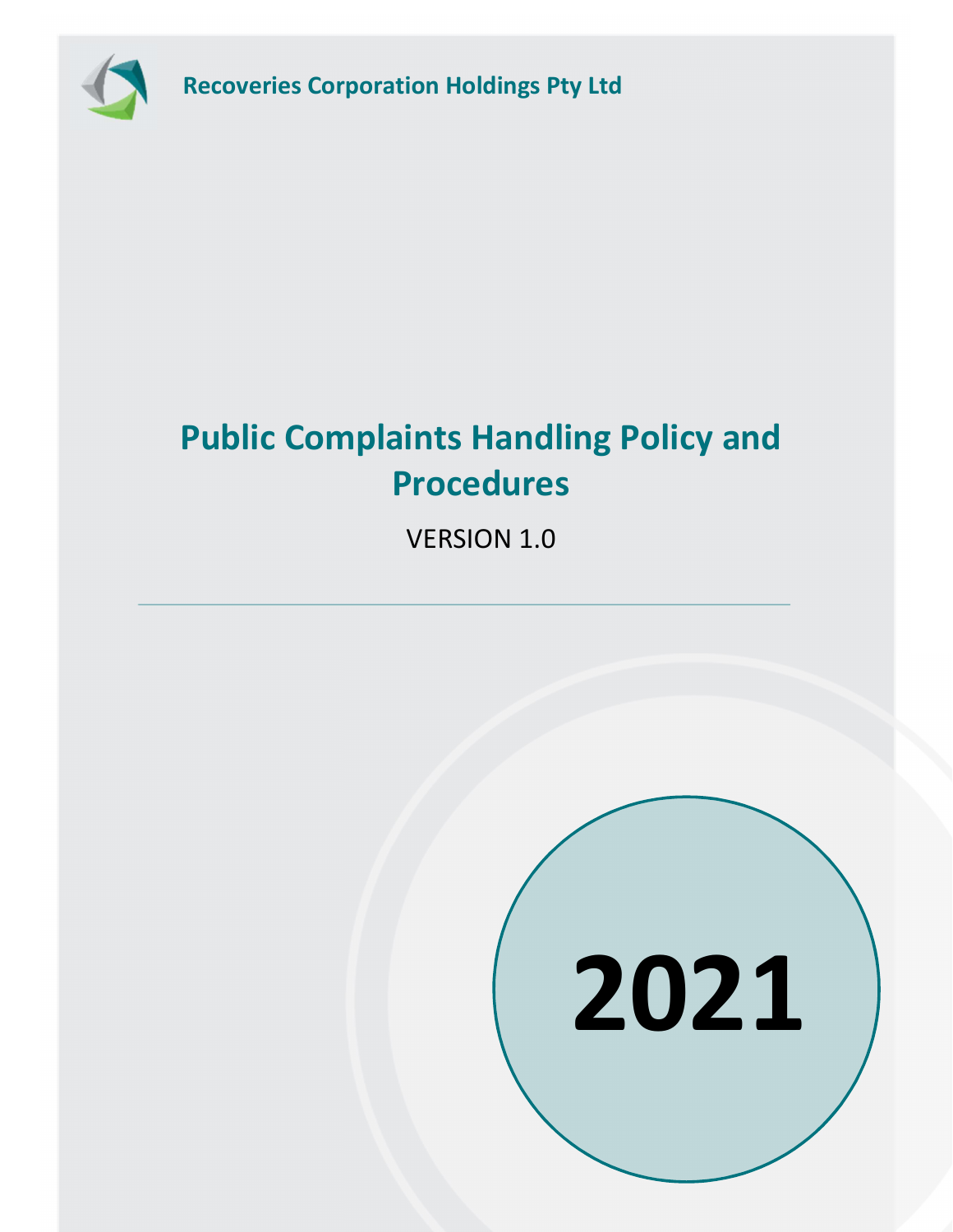# **TABLE OF CONTENTS**

| 10. |
|-----|
| 11. |
|     |
|     |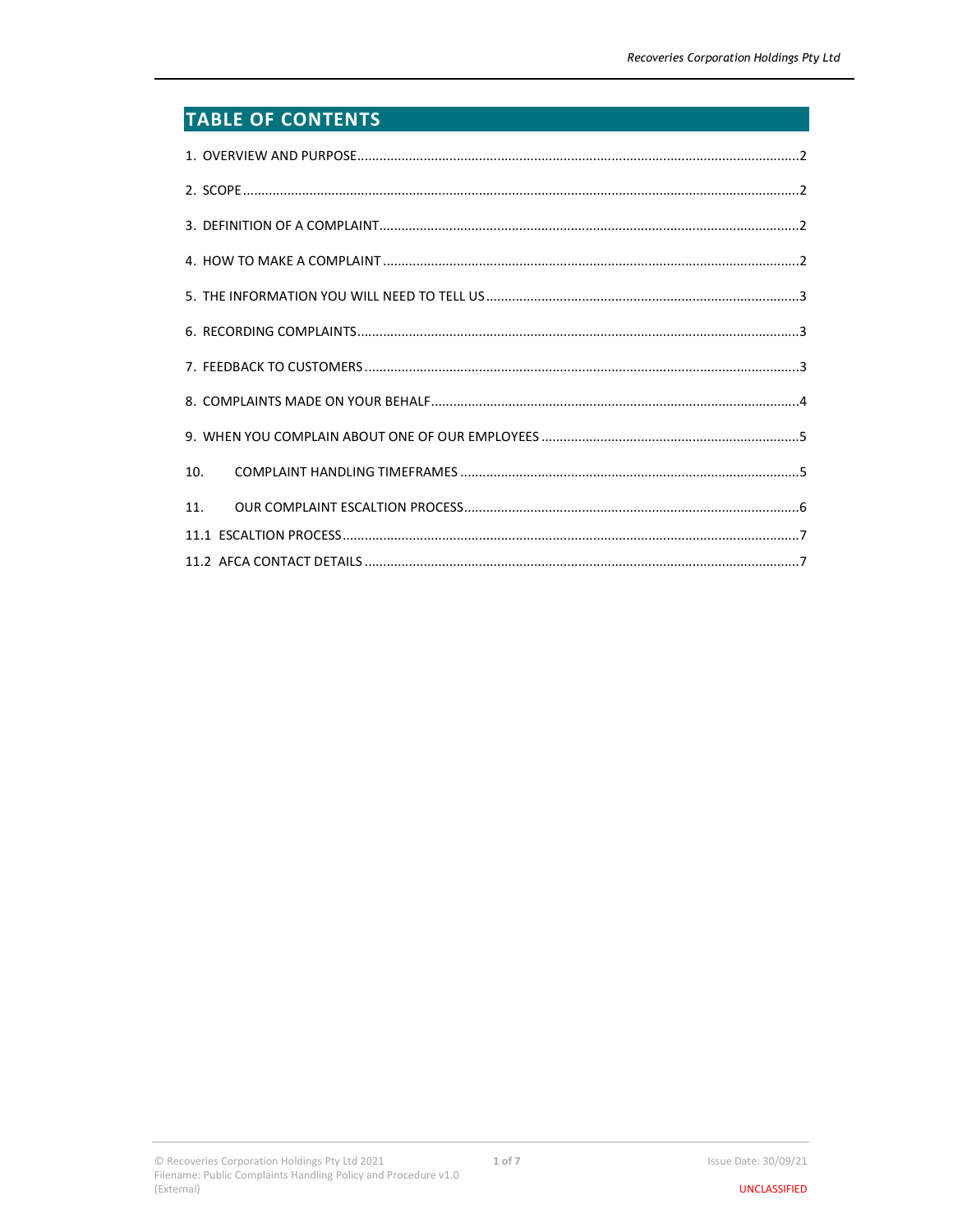# 1. OVERVIEW AND PURPOSE

Recoveries Corporation Holdings Pty Ltd (RCHPL) seeks to maintain and enhance our brand and reputation of providing you with exceptional high-quality services. We value complaints as they assist us to improve our customer services and customer experience.

We are committed to being responsive to the needs and concerns of our customers and to resolving your complaint as quickly as possible.

This policy has been designed to provide guidance to customers on the manner in which Recoveries Corporation receives and manages your complaint.

The objective of this policy is to ensure:

- **T** You are aware of our complaint lodgement and handling processes,
- Your complaint is investigated impartially with a balanced view of all information or evidence,
- We take reasonable steps to actively protect your personal information,
- Your complaint is considered on its merits considering individual circumstances and needs.

#### 2. SCOPE

This Policy forms part of Recoveries Corporation Holdings Pty Ltd Governance framework and applies to all controlled entities within the group that include (but not limited to) Recoveries Corporation Pty Limited (recoveriescorp), Mason Black Lawyers Pty Ltd (MBL), RCL Law Pty Ltd, RCL Services Pte Limited, (RCL Services), and Transaction Capital Finance Australia Pty Ltd (TCFA) staff and contractors.

#### 3. DEFINITION OF A COMPLAINT

In this policy, a Complaint means an expression of dissatisfaction made to or about an organization, related to its products, services, staff or the handling of a complaint, where a response or resolution is explicitly or implicitly expected or legally required.

#### 4. HOW TO MAKE A COMPLAINT

If you are dissatisfied with the services provided by us you should, in the first instance, discuss your concerns directly with the staff member/s you have been dealing with. If you are uncomfortable with this or consider the relevant staff member is unable to address your concerns you can lodge a complaint with us in one of the following ways;

- **By emailing our Customer Care Team** (customercare@recoveriescorp.com.au)
- <sup>4</sup> By completing a Contact Us form on our website (recoveriescorp.com.au)
- By writing to us (Po Box 13159 Law Courts Melbourne Vic 8010
- <sup>4</sup> By telephoning us and speaking with a Customer Care Officer 03 8627 0600

A verbal complaint can also be made to any customer service consultant and will be referred to the Customer Care Team for further investigation.

In the event you have difficulty communicating with us due to language barriers, we will seek the assistance of an interpreter such as the use of an interpreter service. We will also assist customers in using the Australian Sign Language (AUSLAN) in communicating their complaint to us.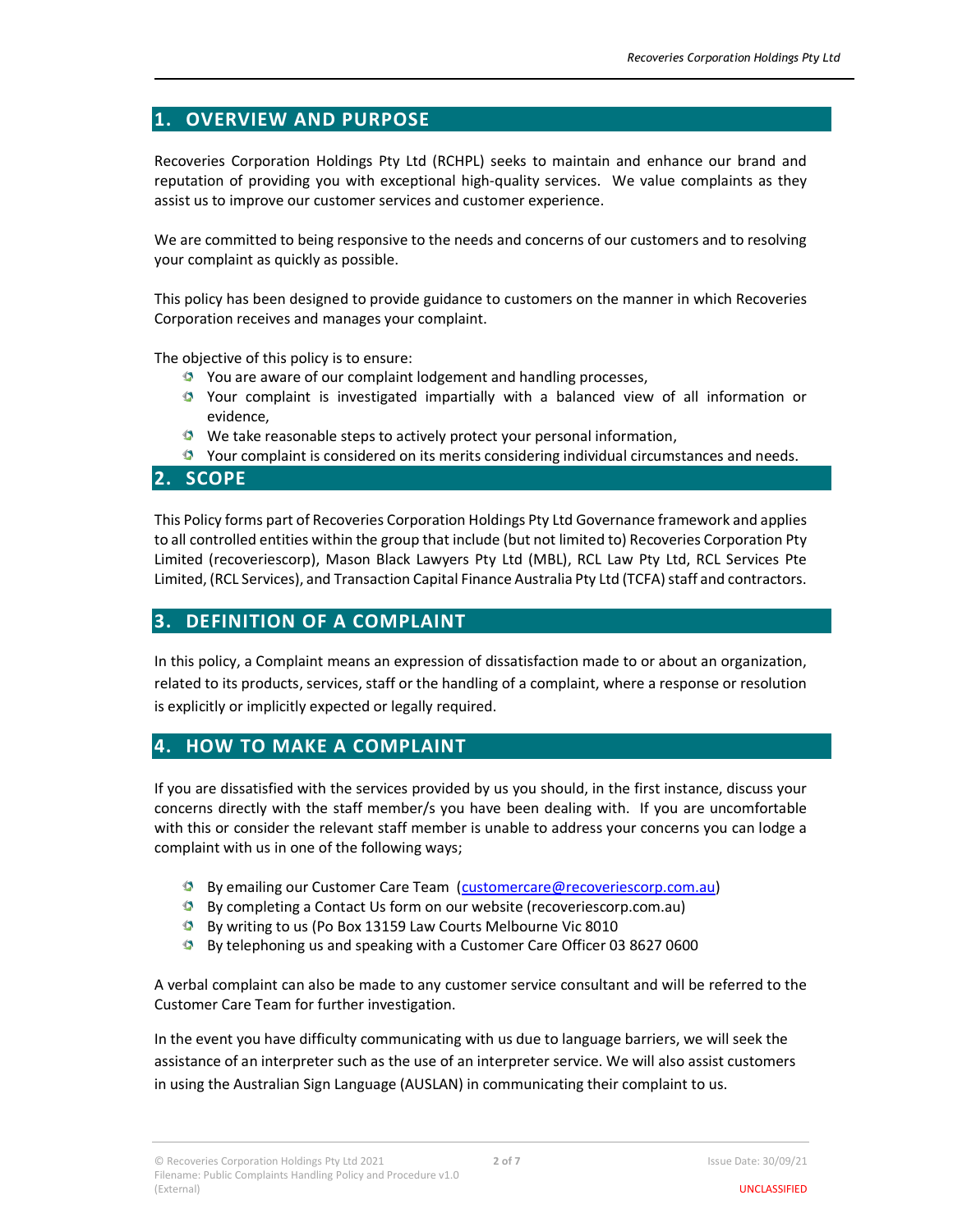A dedicated contact phone number is available for complaints to be lodged directly with the Customer Care team or with any staff member available.

There is no cost for lodging a complaint with RCHPL's IDR process.

### 5. THE INFORMATION YOU WILL NEED TO TELL US

When we are investigating your complaint, we will be relying on information provided by you and information we may already be holding. We may need to contact you to clarify details or request additional information where necessary. To help us investigate your complaint quickly and efficiently we will ask you for the following information:

- **Your name and contact details,**
- $\bullet$  The name of the person you have been dealing with about your matter,
- The nature of the complaint,
- **D** Details of any steps you have already taken to resolve the complaint,
- **D** Details of conversations you may have had with us or our client that may be relevant to your complaint,
- **Copies of any documentation which supports your complaint.**

#### 6. RECORDING COMPLAINTS

When taking a complaint, we will record your name and contact details. We will also record all details of your complaint including the facts and the cause(s) of your complaint, the outcome and any actions taken following the investigation of your complaint.

We will also record all dates and times relating to actions taken to resolve the complaint and communications between us. As part of our on-going improvement plan, complaints will be monitored for any identifying trends by management and rectification/remedial action taken to mitigate any identified issues.

If you lodge a complaint we will record your personal information solely for the purposes of addressing your complaint. Your personal details will actively be protected from disclosure, unless you expressly consent to its disclosure.

#### 7. FEEDBACK TO CUSTOMERS

Recoveries Corporation Holding Pty Ltd is committed to attempting to resolve your issues at the first point of contact, however, this may not be possible in all circumstances, in which case a more formal complaints process will be followed.

In the event a complaint is escalated to the formal complaints process, we will acknowledge receipt of your complaint within 24 hours with contact information of your assigned complaints officer. Once your complaint has been received, we will undertake an initial review to assess and prioritise your complaint according to the urgency and severity of the issues raised. Matters which involve domestic or financial abuse, serious or terminal illness or a delay in addressing a complaint which could adversely affect the complainant's basic living conditions are prioritised as critical and require immediate attention.

 There may be circumstances during the initial review or investigation of your complaint where we may need to clarify certain aspects of your complaint or request additional documentation from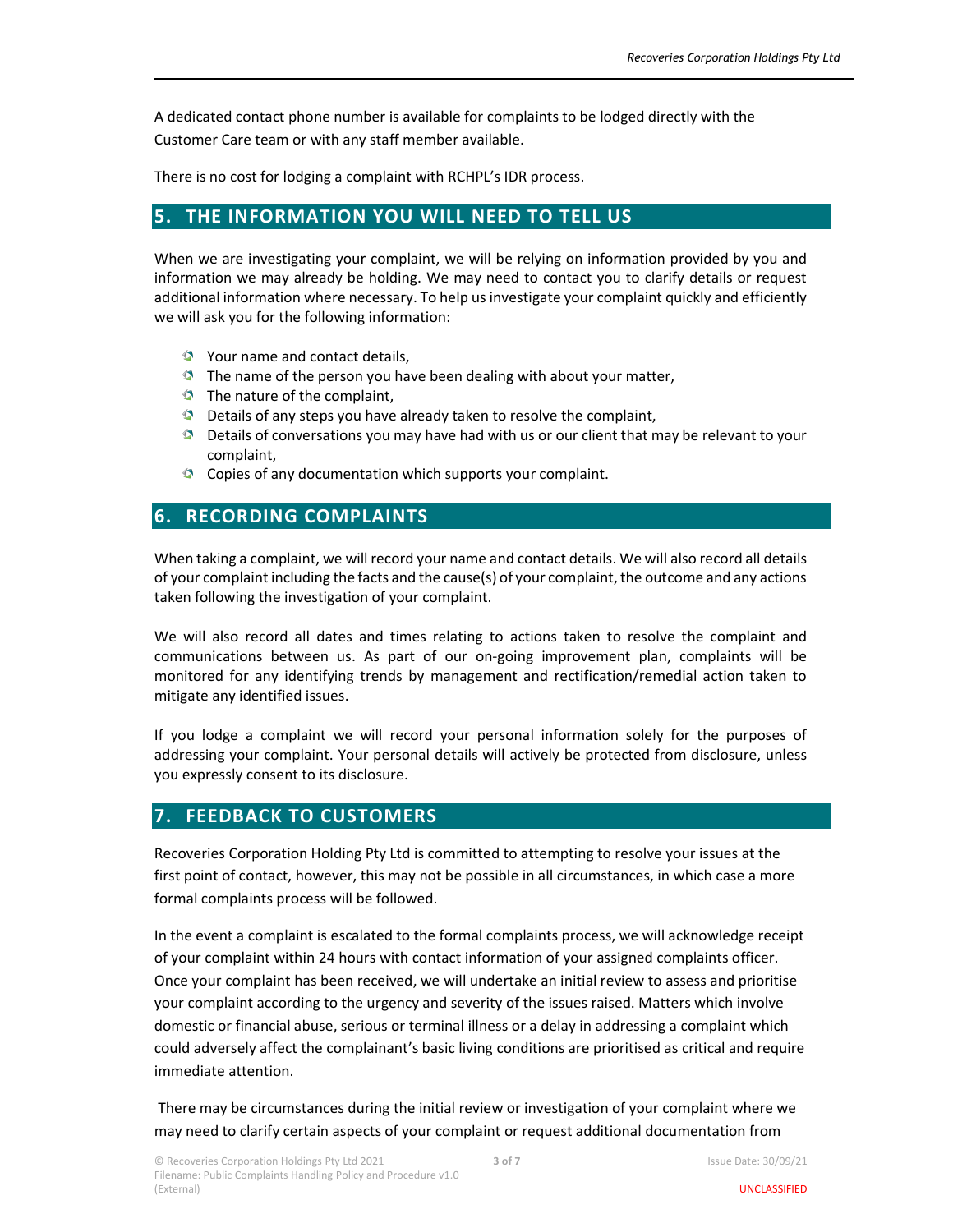you. In such circumstances we will explain the purpose of seeking clarification or additional documentation and provide you with feedback on the status of your complaint at that time.

We are committed to resolving your complaint within 5- 10 business days of you lodging your complaint, however, this may not always be possible on every occasion. Where we have been unable to resolve your complaint within 5 - 10 business days, we will inform you of the reason for the delay and specify a date when we will be in a position to finalise your complaint.

During the initial review or investigation stage we may need to seek further clarification or documentation from you to assist us in resolving your complaint. If we have sought clarification or additional documentation from you and we are waiting on you to provide this information, we may not be able to meet our 5 - 10-business day finalisation commitment.

In such circumstances upon receipt of your clarification or additional documentation we will indicate to you when we expect to be able to finalise your complaint. Once we have finalised your complaint, we will advise you of our findings and any action we have taken. We will do this in writing, unless it has been mutually agreed that we can provide it to you verbally.

You have the right to make enquiries about the current status of your complaint at any time by contacting us.

## 8. COMPLAINTS MADE ON YOUR BEHALF

You can elect a representative/s to act on your behalf however we will require your authority and consent to discuss the complaint with them. Authority can be provided to us in writing via our website, recoveriescorp.com.au and select contact us. Alternatively, you can contact us and provide a verbal consent with a consultant.

The following information will be required from you for the authority to be complete:

- The reference number or account number in question;
- Your full name address and date of birth;
- **Your preferred contact details;**
- The full name of the elected authorised person or organisation; and
- $\bullet$  Contact details including contact phone numbers, email address and postal address of the authorised person organisation

In the case of a legal representative, a letter on the letterhead of the firm is sufficient. The same applies to State Trustees and a copy of the order in the event a decision has been made by a Court.

Once we are notified of your nominated authorised representative, we will not make direct contact with you unless:

- **Y** You specifically request direct communication with us;
- $\bullet$  We reasonably believe that the representative is acting against your best interests;
- $\bullet$  We reasonably believe that the representative is acting in a deceptive or misleading manner with you and/or our organisation;
- $\bullet$  We reasonably believe that the representative is not authorised to represent you; or
- Your representative has been excluded by AFCA from representing complainants in relation to any complaint lodged with AFCA.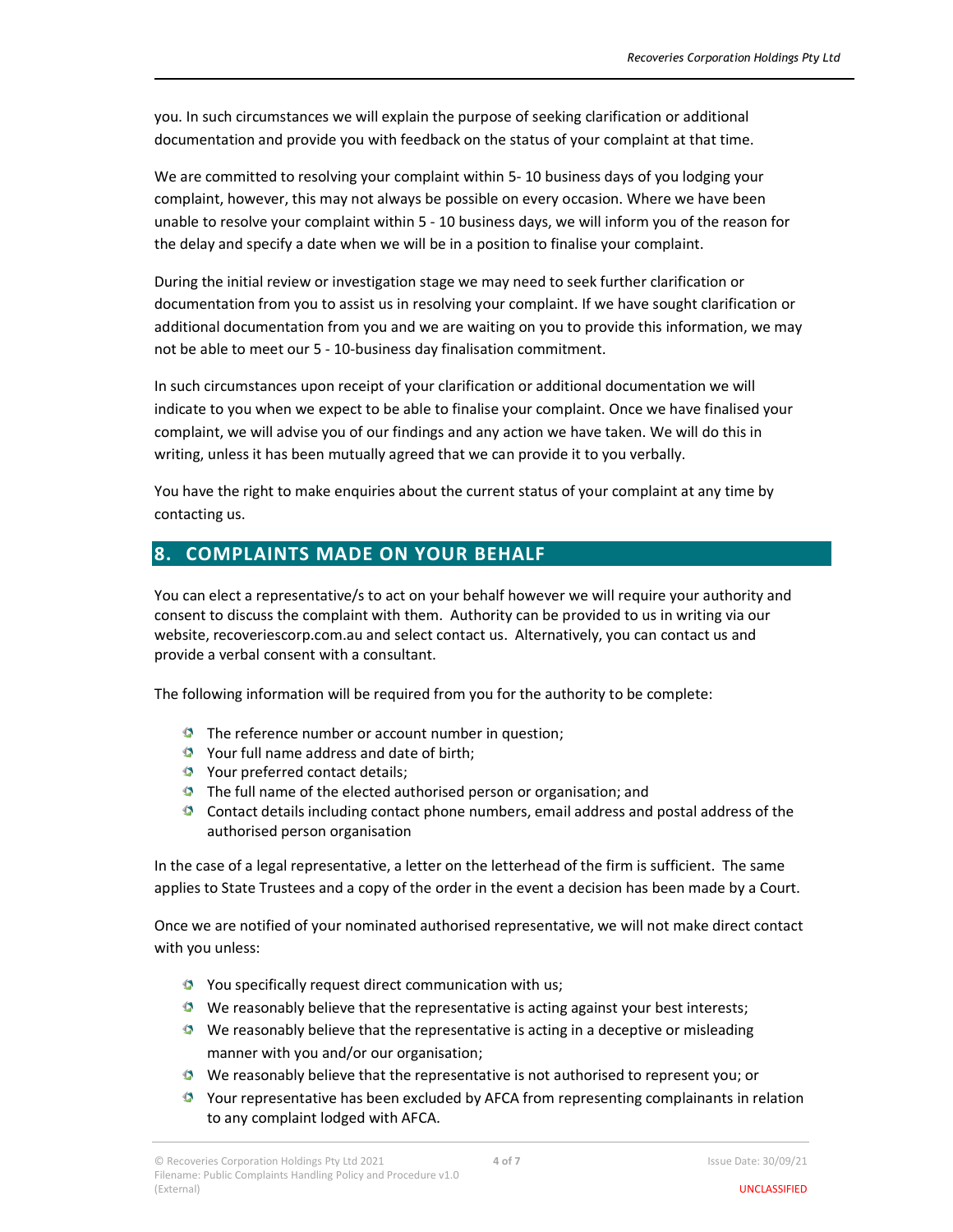### 9. WHEN YOU COMPLAIN ABOUT ONE OF OUR EMPLOYEES

If you complain about a member of our staff, we will treat your complaint confidentially, impartially and equally (giving equal treatment to all people). We will investigate your complaint thoroughly by finding out the relevant facts, speaking with the relevant people and verifying explanations where possible. We will also treat our staff member objectively by:

- Informing them of any complaint about their performance,
- **Providing them with an opportunity to explain the circumstances,**
- **Providing them with appropriate support,**
- **I** Updating them on the complaint investigation and the result.

#### 10. COMPLAINT HANDLING TIMEFRAMES

RCHPL will ensure all complaints are handled in accordance to the below specified timeframes in accordance with ASIC Regulatory Guide 271 (RG 271).

| <b>Complaint Type</b>                              | <b>Response timeframe</b>                                                                                            |
|----------------------------------------------------|----------------------------------------------------------------------------------------------------------------------|
| <b>Standard Complaints</b>                         | No later than 30 calendar days after receiving the                                                                   |
|                                                    | complaint                                                                                                            |
| Credit-related<br>complaints<br>involving          | No later than 21 calendar days after receiving the                                                                   |
| default notices                                    | complaint                                                                                                            |
| Complaints in relation to the Privacy Act          | No later than 30 calendar days after receiving the<br>complaint                                                      |
| Complaint relating to Hardship                     | Within 21 calendar days                                                                                              |
| Credit-related<br>complaints<br>involving          | No later than 21 calendar days after receiving the                                                                   |
| hardship<br>notices<br>requests<br><b>or</b><br>to | complaint.                                                                                                           |
| postpone enforcement proceedings                   | Exceptions apply if the credit provider or lessor does not                                                           |
|                                                    | have sufficient information to make a decision, or if they                                                           |
|                                                    | reach an agreement with the complainant.                                                                             |
|                                                    | Insufficient information                                                                                             |
|                                                    | If the credit provider or lessor does not have sufficient<br>information about a hardship notice to make a decision, |
|                                                    | they                                                                                                                 |
|                                                    | must request the information no later than 21 calendar                                                               |
|                                                    | days                                                                                                                 |
|                                                    | after receiving the complaint. The complainant must                                                                  |
|                                                    | provide                                                                                                              |
|                                                    | the information within 21 calendar days of receiving the                                                             |
|                                                    | request.                                                                                                             |
|                                                    | Once the credit provider or lessor has received the                                                                  |
|                                                    | requested                                                                                                            |
|                                                    | information, the credit provider has a further 21 calendar                                                           |
|                                                    | days to provide an IDR response.                                                                                     |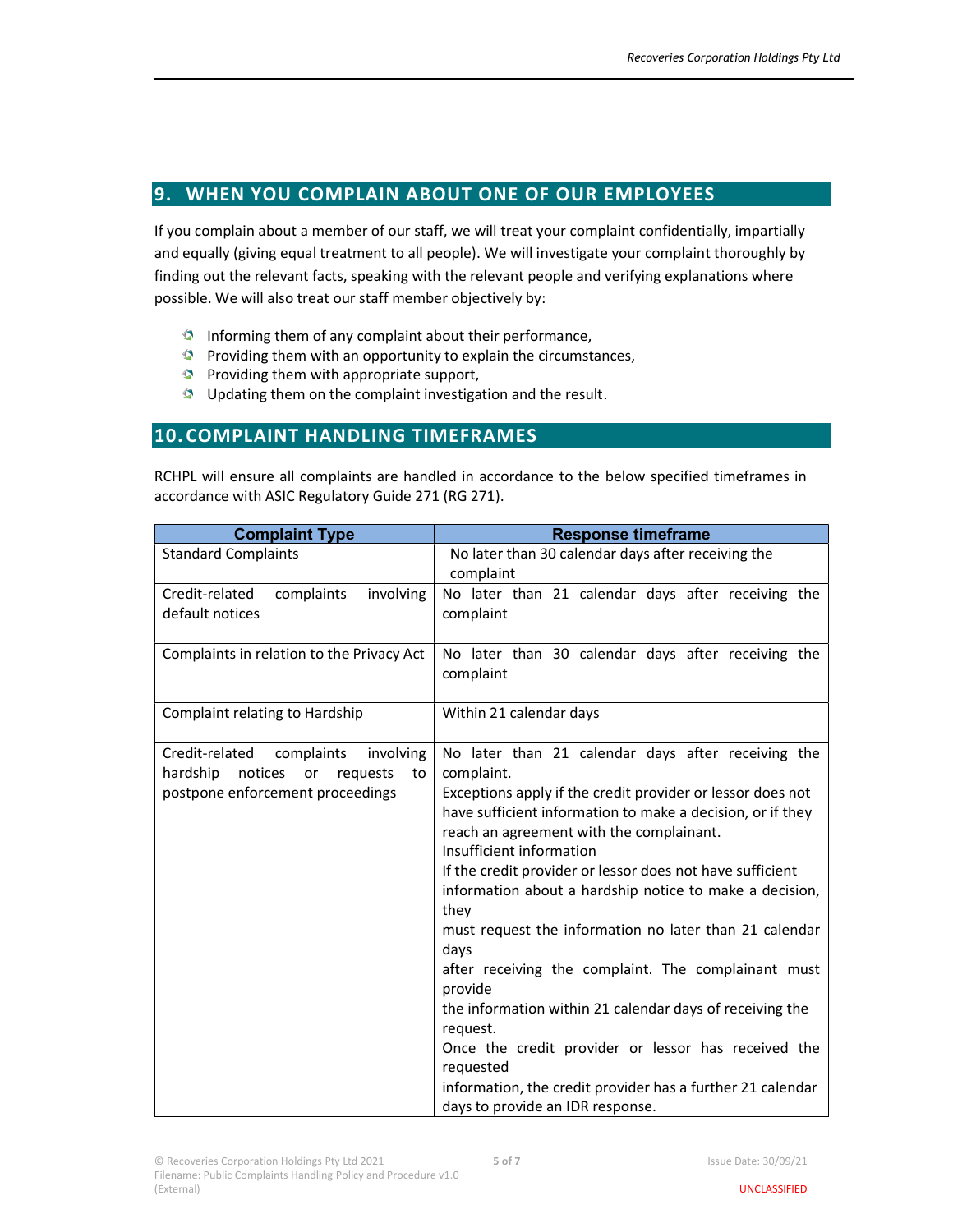|                                                                                 | If the credit provider or lessor does not receive the<br>requested<br>information within 21 calendar days of requesting the<br>information, the credit provider or lessor has 7 calendar<br>days<br>to provide an IDR response.<br>Agreement reached<br>If agreement is reached about a hardship notice or request<br>to<br>postpone enforcement proceedings, the credit provider or<br>lessor has 30 calendar days to confirm the terms or<br>conditions in writing. |
|---------------------------------------------------------------------------------|-----------------------------------------------------------------------------------------------------------------------------------------------------------------------------------------------------------------------------------------------------------------------------------------------------------------------------------------------------------------------------------------------------------------------------------------------------------------------|
| Information that was relied on to make a<br>decision in relation to a complaint | Within 10 business days                                                                                                                                                                                                                                                                                                                                                                                                                                               |

In accordance to General Insurance Code of Practice (GCIO) and RG 271, we will update you every 10 days in relation to the investigation progress of the complaint until it is resolved or if a different timeframe is agreed to.

Should we encounter a delay in responding to your complaint we will inform you of your rights to forward you complaint to AFCA along with their contact details should you be dissatisfied. We will inform you of the reason of our delay in responding and the anticipated date by which you can expect to hear from us.

#### 11.OUR COMPLAINT ESCALTION PROCESS

Where possible, we will attempt to resolve your complaint at the first point of contact. If we are unable to resolve your complaint at the first point of contact, your complaint will be referred to a leader or manager in an attempt to resolve your complaint as efficiently and promptly as possible.

If your complaint still remains unresolved it will then be referred to the Customer Care Team (CCT) who we will undertake an investigation of your complaint and provide you with our findings.

If you are not satisfied with how your complaint has been handled, or the resolution provided by us, you can request us to escalate your complaint to the Australian Financial Complaints Authority (AFCA), for independent external review.

AFCA's approach will be to attempt to resolve your complaint through consultation, by working with both you and us, to determine the relevant facts and establish a common ground. AFCA will remain open and impartial throughout the consultative process and consider your complaint and our actions, in attempting to resolve your complaint on their merits.